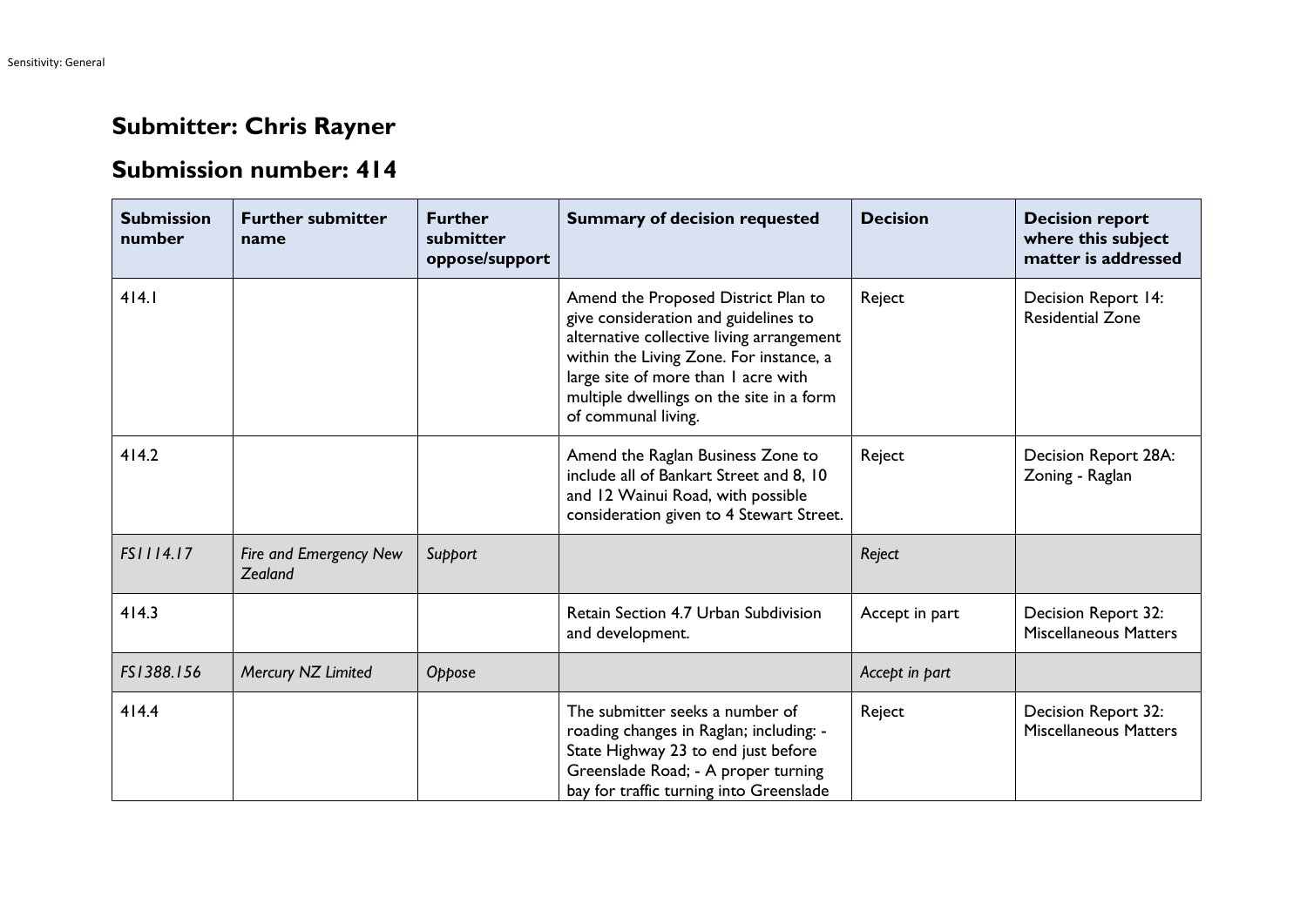| <b>Submission</b><br>number | <b>Further submitter</b><br>name                           | <b>Further</b><br>submitter<br>oppose/support | <b>Summary of decision requested</b>                                                                                                                                                                                                                                                                        | <b>Decision</b> | <b>Decision report</b><br>where this subject<br>matter is addressed |
|-----------------------------|------------------------------------------------------------|-----------------------------------------------|-------------------------------------------------------------------------------------------------------------------------------------------------------------------------------------------------------------------------------------------------------------------------------------------------------------|-----------------|---------------------------------------------------------------------|
|                             |                                                            |                                               | Road with enough room for traffic<br>going straight; - Reducing speed limits; -<br>Standards of roading, drainage, lighting<br>and footpaths; and -Roundabout<br>between Hills Road and Lorezen Bay<br>Road and State Highway 23. - Turning<br>bays on State Highway 23 at Lorenzen<br>Bay Road/Hills Road. |                 |                                                                     |
| 414.5                       |                                                            |                                               | Amend the Proposed District Plan by<br>lifting noise limits within the town<br>centre of Raglan to enable more live<br>music and events.                                                                                                                                                                    | Reject          | Decision Report 20:<br><b>Business Zones</b>                        |
| FS1276.33                   | Whaingaroa<br><b>Environmental Defence</b><br>Inc. Society | Oppose                                        |                                                                                                                                                                                                                                                                                                             | Accept          |                                                                     |
| FS1276.170                  | Whaingaroa<br><b>Environmental Defence</b><br>Inc. Society | Oppose                                        |                                                                                                                                                                                                                                                                                                             | Accept          |                                                                     |
| 414.6                       |                                                            |                                               | No specific decision is sought, but the<br>submitter questions why there is a<br>large area of land on State Highway 23<br>just after Lorenzen Bay Road that is<br>now marked to be rezoned Business.                                                                                                       | Reject          | Decision Report 28A:<br>Zoning - Raglan                             |
| 414.7                       |                                                            |                                               | No specific decision sought, but<br>submitter questions why there are 6<br>new cul-de-sacs in the Greenslade                                                                                                                                                                                                | Reject          | Decision Report 32:<br><b>Miscellaneous Matters</b>                 |